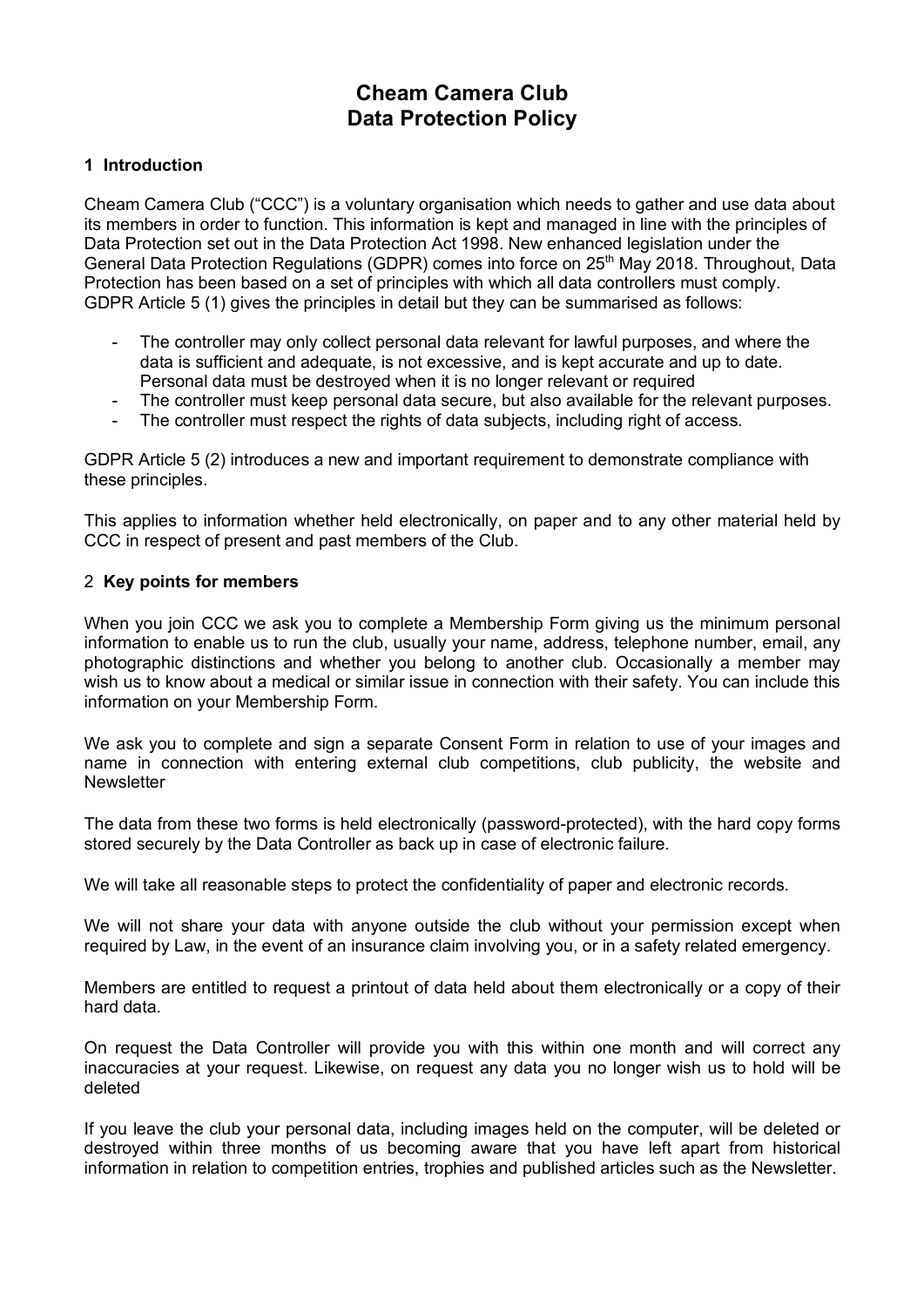If there is a data breach or your data is compromised, we will contact you and let you know what has happened.

By joining the Club and completing the Membership Form you provide consent for us to use your details to contact you about your membership and club activities.

If you wish to complain about the way your data is being managed then please contact the Chairman. If you are unhappy with the Chairman's response you have a right to contact the Office of the Information Commissioner, ICO, www.ico.gov.uk Tel: 0303 123 1113

## **3 Review**

This policy will be kept under review to take into account changes in the law and any issues arising from the policy in practice and so that CCC is compliant with the law.

We will also audit the working of the policy at least annually but sooner or more frequently if indicated by events so as to be able to demonstrate that we are compliant with the law

#### **Appendix 1**

Practical Procedures to enable the Policy to work:

The name and contact details of the Data Controller is listed on the back of the programme and on the website

If you have any difficulty in contacting the Data Controller, please contact the Club Chairman or Secretary.

#### **1 Personal information held on members**:

a) Name, title, postal address, email address, landline number, mobile number (as appropriate) photographic distinctions, membership of other photographic clubs.

This data is collected annually on the Membership Form and is used to communicate with members about the Club programme, social events, meetings and other legitimate matters connected to the functioning of the Club.

Data is not used for any non-CCC related activities, and will not be sold or passed on to any other organisation.

b) We also record members' permissions in relation to use of their images in external competitions, on the website, in the newsletter and publicity. This data is obtained from the Consent Form for the use of members' images.

The data from both these forms is added to master lists by the Data Controller. They are kept electronically on a password protected account which can only be accessed by the Officers and Committee Members. The New Members' Officer and Competition Secretary may also need access to carry out their roles.

The Data Controller changes the account password every 6 months and informs the officers and committee.

c) Lists of competition entries with titles and authors.

This data is compiled from information voluntarily submitted by members on entering competitions.

d) Lists of competition results and scores with names.